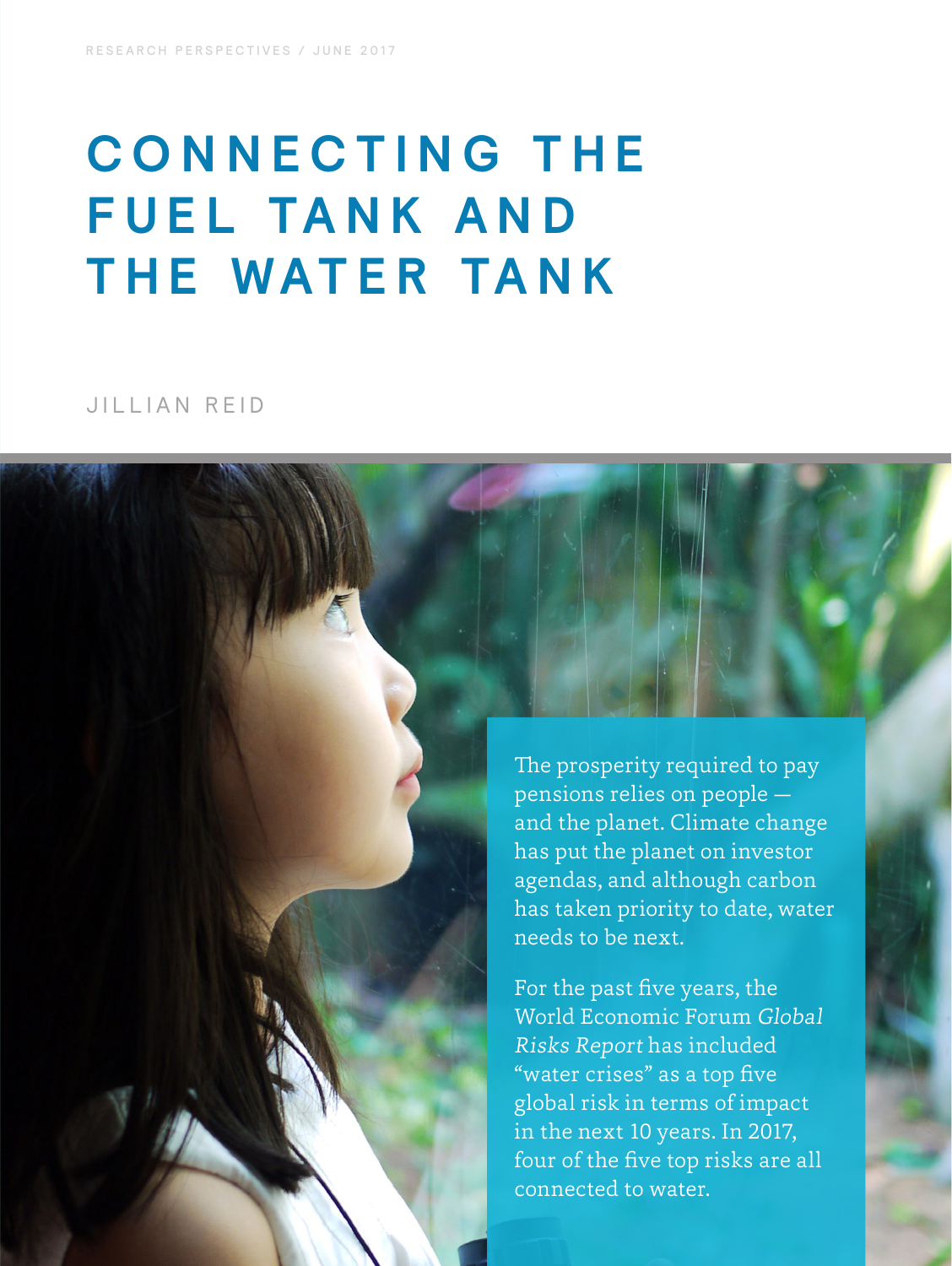#### **FIGURE 1. TOP FIVE RISKS IN TERMS OF IMPACT IDENTIFIED IN THE** *GLOBAL RISKS REPORT* **2017**

| 2013                                                                   | 2014                                     | 2015                            | 2016                            | 2017                            |
|------------------------------------------------------------------------|------------------------------------------|---------------------------------|---------------------------------|---------------------------------|
| <b>Systamatic financial</b><br>failure                                 | <b>Fiscal crises</b>                     | <b>Water crises</b>             | Weak climate<br>change response | <b>WMDs</b>                     |
| Water supply crisis                                                    | Climate change                           | Infectious diseases             | <b>WMDs</b>                     | Extreme weather                 |
| <b>Fiscal imbalances</b>                                               | <b>Water crises</b>                      | <b>WMDs</b>                     | <b>Water crises</b>             | <b>Natural</b><br>catastrophes  |
| <b>WMDs</b>                                                            | Unemployment or<br>underemployment       | Interstate conflict             | Involuntary<br>migration        | <b>Water crises</b>             |
| Weak climate<br>change response                                        | <b>Critical ICT systems</b><br>breakdown | Weak climate<br>change response | Energy price shock              | Weak climate<br>change response |
| Economic<br>Environmental<br>Societal<br>Geopolitical<br>Technological |                                          |                                 |                                 |                                 |

*Source: World Economic Forum,* Global Risks Report, 2017

Climate change is driving a new era in how we view fossil-fuels as our primary energy source, presenting new financial risks and opportunities throughout the entire economy. Unsurprisingly, investors should prioritize those sectors most reliant on fossil-fuel extraction or carbon emissions, and be aware of the potential impact of policy changes on investments in those sectors. However, climate change has many dimensions and overlaps with broader sustainability issues — most importantly, water crises.

The most energy-intensive industry sectors are also the most water-intensive. The prosperity that has relied on the fuel tank is now draining the water tank. Water scarcity (too little water) and, at the other extreme, storms and flooding (too much water), are not always caused by climate change, but such events will only increase as the temperature rises.

Investors must seek out and apply the new tools that are increasingly becoming available to assess and reduce risk, and exploit new opportunities created by the disruption to the status quo.

Too little water is already creating scarcity-related stress across continents. One billion people live in water-scarce regions, and demand is outstripping supply — the shortfall is expected to reach 40% by 2030.1 Figure 2 shows water-scarcity stress by region.

1 UNESCO, on behalf of UN-Water. *The United Nations World Water Development Report 2015: Water for a Sustainable World,* 2015, available at http://unesdoc.unesco.org/images/0023/002318/231823E.pdf.

#### **TOO LITTLE WATER: AN INVESTMENT RISK**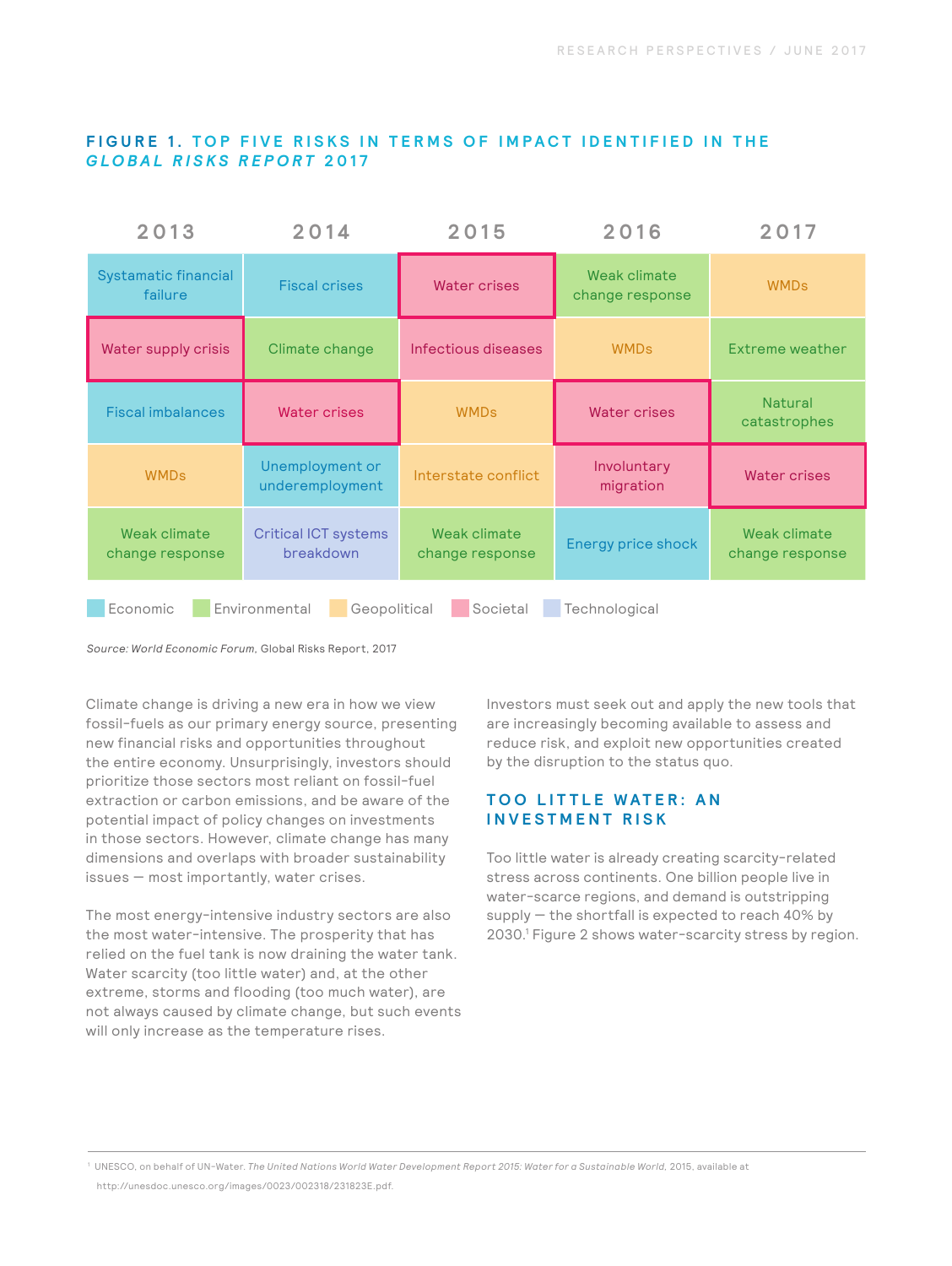

#### **FIGURE 2. AREAS OF WATER-SCARCITY STRESS**

*Source: World Resources Institute* 

The competition for this increasingly scarce resource will intensify with population growth, increased agriculture and industry demand, water pollution and rainfall variability, all of which will be amplified by climate change. The most concerning issue is the impact on non-renewable water resources; that is, groundwater aquifers. Lakes and rivers renew in relatively short periods of time, but groundwater can take thousands of years to pool in its current location. Alarmingly, this "fossil water" makes up 98% of the world's fresh-water resources.<sup>2</sup>

In their annual financial statements, most companies currently fail to disclose explicit water impacts; that is, specifically attributing water-related issues to lost production capacity or additional costs to secure fresh water or treat waste water. Yet, in just one example, the World Bank's Thirsty Energy program reports that in the past five years, more than 50% of the world's power utility and energy companies have experienced water-related business impacts.3

2 UNESCO, on behalf of UN-Water.

<sup>3</sup> The World Bank. "Thirsty Energy: Securing Energy in a Water-Constrained World," 29 August 2013, available at http://www.worldbank.org/en/topic/ sustainabledevelopment/brief/water-energy-nexus.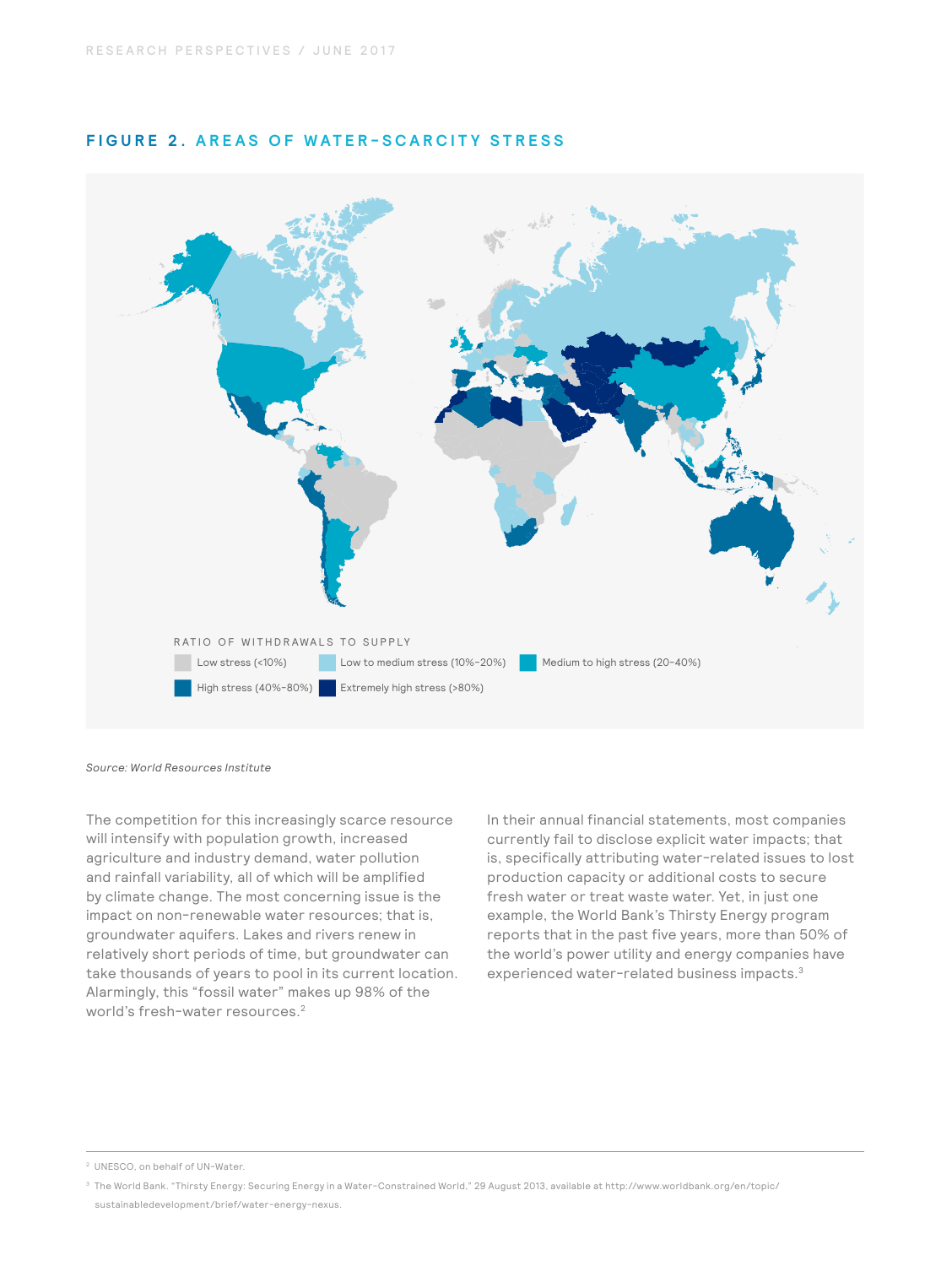#### **TOO MUCH WATER: AN INVESTMENT RISK**

At the other extreme, too much water, delivered by severe weather events and flooding, creates a different set of issues for investors. Approximately 21 million people worldwide could be affected by river floods each year.4 Australia, France, India, the UK, and North and South America have experienced destructive storms and hurricanes in recent years; Hurricane Matthew is just one recent example.<sup>5</sup> The incidence of such events is expected to rise as temperatures do. The immediate impacts of severe weather events — the casualties, evacuations, lost power and damaged infrastructure — are familiar images reported by the media, but the economic impacts can last long after the headlines and flood waters have subsided.

Immediate insurance costs — often millions or billions of dollars — do make the headlines, but what about the uninsured gaps? This is a significant, growing and, currently, poorly addressed issue for investors, particularly as real asset values rise. Research conducted by Swiss Re illustrates the growing gap between insured losses and total economic losses (see Figure 3).



### **FIGURE 3. NATURAL CATASTROPHE LOSSES: INSURED VERSUS UNINSURED LOSSES, 1975–2014**

*Source: Swiss Re Economic Research & Consulting and Cat Perils* 

#### **ASSESSING AND REDUCING ENVIRONMENTAL INVESTMENT RISKS**

The same investment principles apply to environmental risks like carbon and water as apply to other portfolio risks: assess the risk, reduce the risk and seek out new opportunities created by the disruption to the status quo. For those investors directly assessing companies, the company water disclosures sought by the CDP (previously known as the Carbon Disclosure Project), expanding on its original carbon origins, are an important and evergrowing source of information. We recommend that investors consider reviewing the CDP's November 2016 updates on water.<sup>6</sup> Investors can also access tools that assess water stress by company location for equities and corporate bonds.7 Geo-mapping tools like those used by insurers for natural-catastrophe modelling also enable investors to assess asset vulnerability by specific location and identify any uninsured gaps.

<sup>4</sup> World Resources Institute. "Water: Mapping, Measuring and Mitigating Global Water Challenges," 2015, available at https://www.wri.org/our-work/topics/water.

<sup>5</sup> NASA. "Matthew (Atlantic Ocean): NASA Adds Up Deadly Hurricane Matthew's Total Rainfall," 13 October 2016, available at https://www.nasa.gov/feature/ goddard/2016/matthew-atlantic-ocean.

<sup>6</sup> CDP. *Thirsty Business: Why Water Is Vital to Climate Action,* 2016, available at https://www.cdp.net/en/water.

<sup>7</sup> World Business Council for Sustainable Development. *Natural Capital Protocol Toolkit,* 2017, available at https://www.naturalcapitaltoolkit.org.